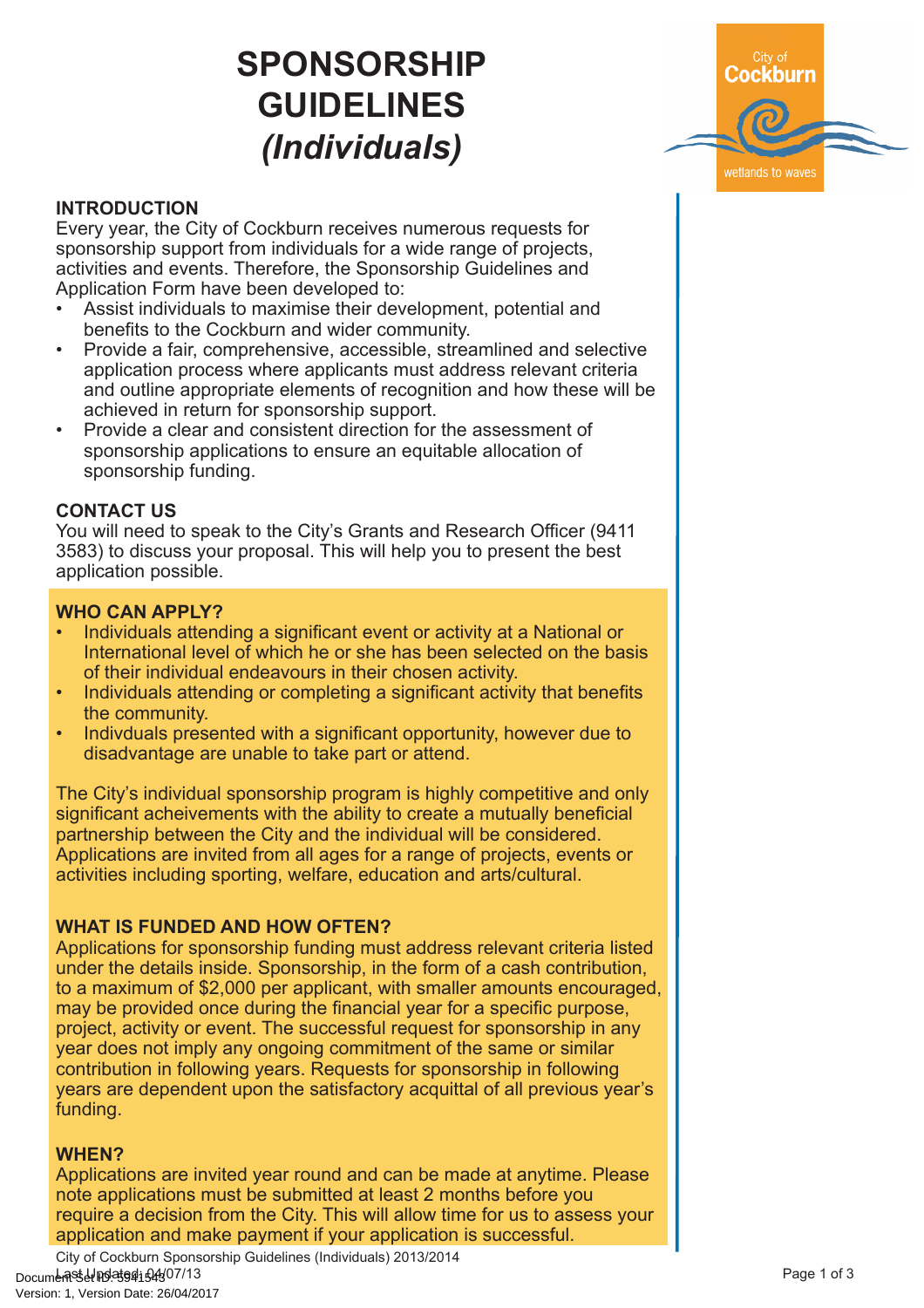# **SPONSORSHIP**

Sponsorship is an arrangement where the City of Cockburn makes a financial contribution to an individual for a specific purpose, project, activity or event and, in return, the City receives public recognition for its contribution. Sponsorship creates mutually beneficial partnerships between the City and the community; it is both an opportunity to add value to the community and an investment in recognition opportunities that will advance the long term interests of the City of Cockburn and the recipient.

# **SELECTION CRITERIA**

## **Applying Individual:**

- Can demonstrate a high level of community support
- Applicants must be residents of the City of Cockburn.

## **Event or Activity:**

- Will be of long-term benefit to the local community and/or City of Cockburn generally.
- Will provide brand exposure and public recognition benefits to the City of Cockburn.
- Will increase awareness and raise the profile of the City of Cockburn, in line with its desired image.

### **How Much?**

- The maximum amount available to an individual shall be \$2,000. Individuals will only be funded once per financial year.
- Applicants who are able to contribute toward the activity in cash or in-kind will be considered favourably, as will those who source funding from other sources.

# **Please Note:**

- Funding will not be for personal items such as uniforms, food consumables or catering costs.
- It is essential that all sponsorship applications are submitted in writing using the relevant application form.

### In the Sponsorship Application Form you will need to provide:

- Details on what the proposed sponsorship funding will be used for.
- The proposed term of sponsorship.
- The investment requested from the City of Cockburn.
- Information on any other sponsors currently involved with the sponsorship, including total number of sponsors and each sponsor's level of involvement.
- Plans to promote and publicise the sponsorship.
- Details of branding benefits the City of Cockburn receive.
- Details of any other benefits the City of Cockburn will receive in return for support.
- Details of benefits offered to the Cockburn community.